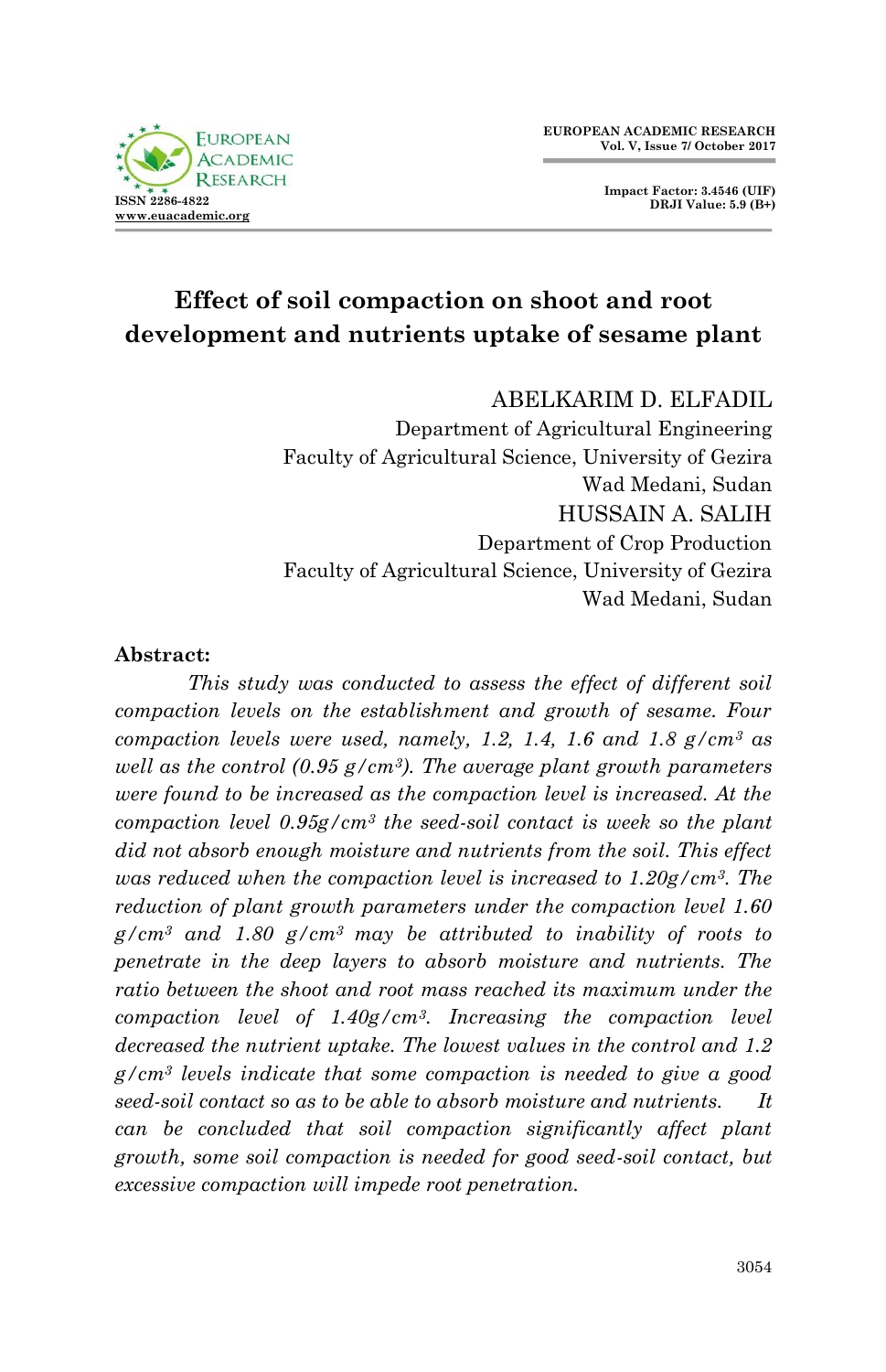**Key words:** sesame, compaction, plant height, root length, shoot:root ratio.

# **1. INTRODUCTION**

Compaction reduces the soil's permeability to water, so that runoff and erosion may occur and adequate recharge of ground water is prevented. Compaction reduces aeration of the soil, so that metabolic activities of roots are hampered. Compaction increases the mechanical strength of the soil, so root growth is impeded. All of these effects may reduce the quality and quantity of food and fiber grown on the soil (Gill and Vanden Berg, 1968).

 The extensive use of heavy machinery in farming activities brings about numerous benefits. But the use of farm machinery needs proper management otherwise unnecessary and excessive use create soil management problem and can adversely affect plant growth (Raghavan et. al., 1990). Compaction is caused by the use of heavy machinery, pressure from wheels, tillage equipment, trampling by animals, reduced use of organic matter, frequent use of chemical fertilizer and plowing at the same depth for many years (Shafiq et al, 1994). Soil compaction has been recognized as a major physical threat to soil fertility throughout the world (Soane and Ouwerkerk, 1994). Plant height is considered a genetic character which is modified by environmental factors like availability of moisture and nutrients at active growth stages. Significant differences for plant height observed in compacted treatments may be attributed to reduced ability of roots to penetrate in deep layers for extraction of moisture and nutrients, therefore, growth and development was retarded, which ultimately affected overall plant structure. Gaultney et al. (1980) reported that impeded plant height during all crop growth was due to compaction problem.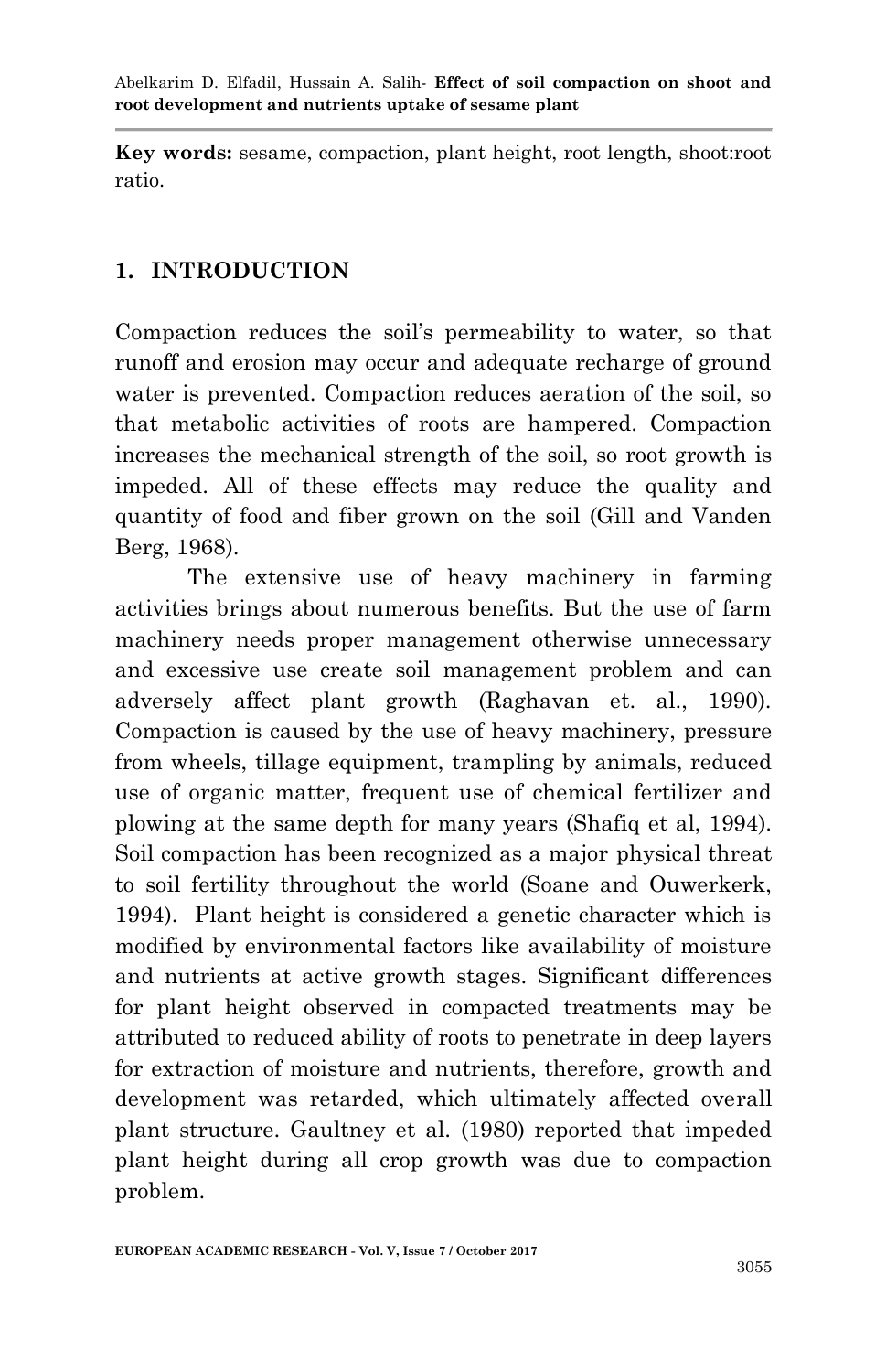Plants roots are strongly affected by physical factors in soil. Soil mechanical impedance is caused mainly by natural processes and by the use of heavy machinery for soil cultivation. Soil compaction as well as changes in soil water potential is a major factor that causes high mechanical impedance or excessive soil strength (Lijima, 1991).Typical responses of plant root system structure to soil compaction include reduction of number and length of root, restriction of downward penetration of the main root axes, decrease in leaf thickness, increase in dry matter shoot –to- root ratio and decrease in crop yield (Fageria, et al, 2006). Root length is influenced by soil physical condition and moisture availability. Root growth was significantly affected by compaction level. Beulter and Centurion (2004) reported that root length and distribution of corn, wheat and pearl millet were adversely affected by soil compaction. Root growth in compacted soils is restricted because roots can develop a maximum pressure above which they are not able to expand in soils. In many cases, cracks and fissures will be available for roots to grow through, so a total lack of root growth is not likely. Instead, roots will concentrate in areas above or beside compacted zones in the soil. Aside from the effect of penetration resistance, roots also suffer from increased anaerobic conditions in compacted soils. A reduction of root growth will limit root functions such as crop anchoring and water and nutrient uptake. In addition, soil compaction has been found to reduce nodulation of leguminous crops such as soybean, which may limit nitrogen nutrition of these crops.

 Roots, stems and leaves are functionally interdependent and these three systems maintain a dynamic balance in biomass which reflects relative abundance of above-ground resources (light and  $CO<sub>2</sub>$ ) compared with root-zone resources (water and nutrients) (Poorter et al. 2012). Whole-plant growth rate and summary measures such as root:shoot ratio are thus an outcome of developmental stage and of environmental influences.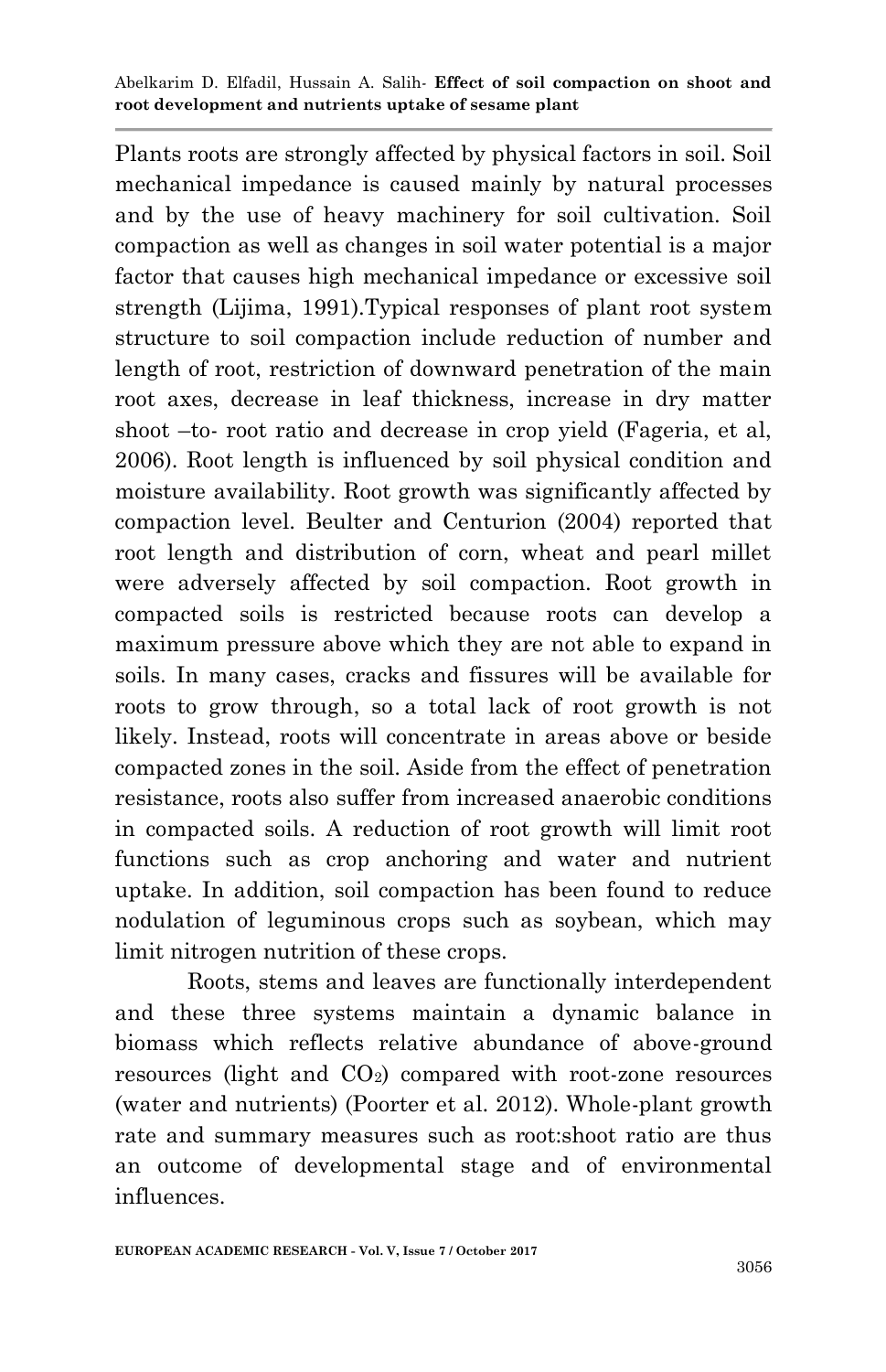Soil compaction affects nutrient uptake. Nitrogen is affected in a number of ways by compaction:

- 1. poorer internal drainage of the soil will cause more denitrification losses and less mineralization of organic nitrogen;
- 2. nitrate losses by leaching will decrease;
- 3. loss of organic nitrogen (in organic matter) and surfaceapplied nitrogen fertilizer may increase; and
- 4. diffusion of nitrate and ammonium to the plant roots will be slower in compacted soils that are wet, but faster in those that are dry.

The objective of this paper is to investigate the effect of soil compaction on some growth parameters and nutrient uptake of sesame plant.

# **2. MATERIALS AND METHODS**

This experiment was conducted in the Plant Protection Nursery of the Agricultural Research Corporation and the Plant Pathology Center Nursery of the University of Gezira in the season 2015/2016.

#### **Materials:**

- 1. 80 cans of 13cm length and 10.8cm diameter.
- 2. a digital balance,
- 3. a ruler
- 4. an electric oven,
- 5. a scissor
- 6. a clipper,
- 7. micrometer for measuring the can dimensions
- 8. Newman apparatus for root length measurement.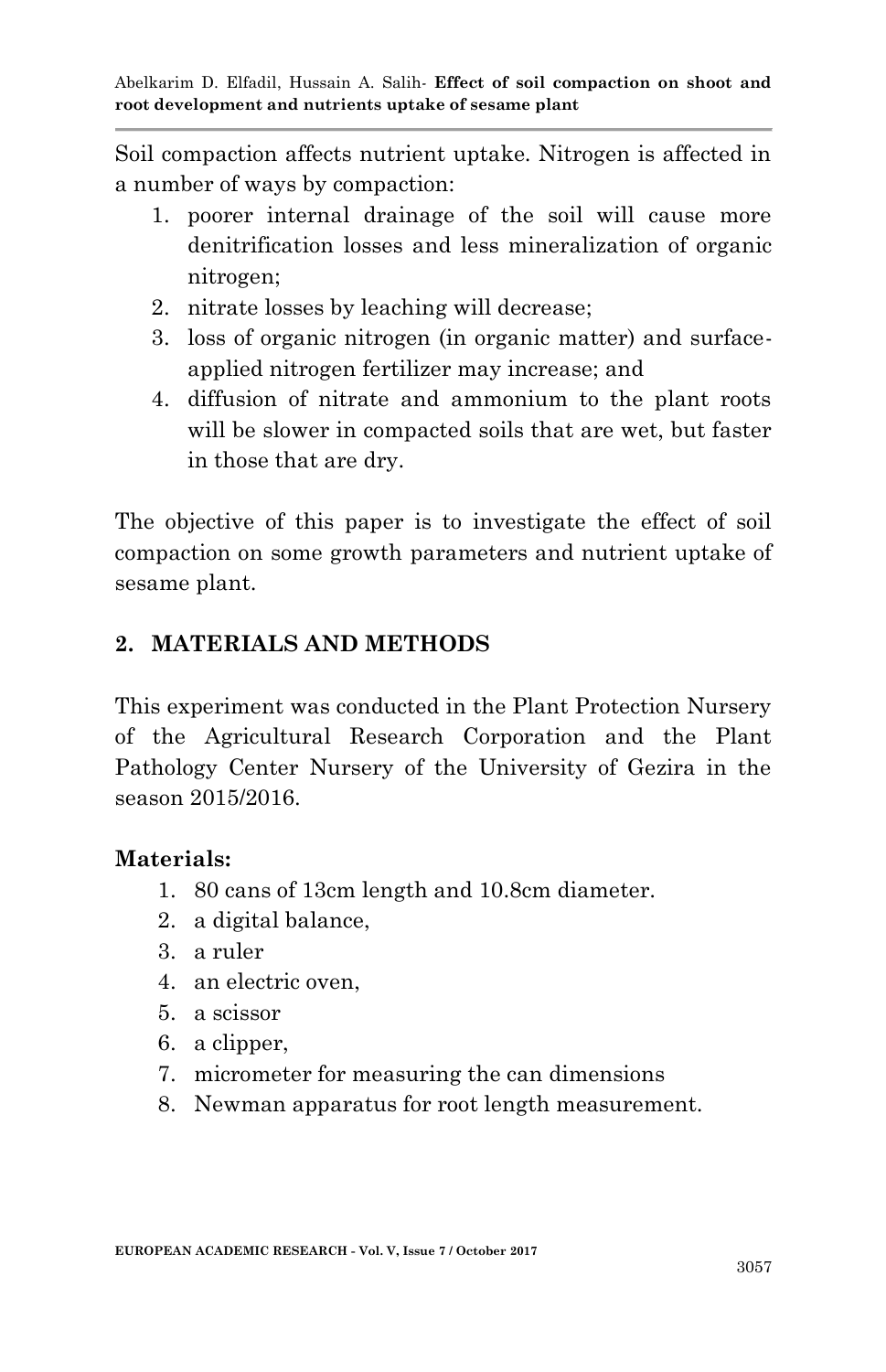# **Procedure:**

To attain the required compaction levels, a soil compressibility curve was established following the procedures described by (Salih, 2014). Ten samples of soil of 300g weight were taken and mixed with 15, 30, 45, 60, 75, 90, 105, 120, 135 and 150cm<sup>3</sup> of water to obtain 5, 10, 15, 20, 25, 30, 35, 40, 45 and 50 percent moisture content. The soil was then compressed into 100 cm<sup>3</sup> steel cylinders by a uniform weight to obtain the maximum weight of soil that can be compressed in the cylinders and then divided by 100 to obtain the bulk density into g/cm<sup>3</sup> .

The cans were divided into two groups, each group contains 40 cans. The 40 cans were divided into five levels of compactions with eight cans in each compaction level. The compaction levels were 0.95 (control), 1.2, 1.4, 1.6, and 1.8 g/cm<sup>3</sup> . Four holes were made in each can and two seeds were sown in each hole to be thinned into one seed per hole (four plants in each can). The depth of sowing was one cm. The first irrigation was 200ml and the second irrigation after three days from sowing. The emergence occurred in the fourth day and the irrigation then continued every five days (100ml per irrigation). The first reading was made after 15 days from emergence. Ten cans from each group were taken and carefully opened using the scissor and the clipper without destructing the three layers.

 The measured parameters were the plant height, shoot mass, root mass, root length and nutrient concentrations. The plants were separated into shoot and root systems. The length of the plant was measured. The shoot system was weighed and then oven dried to obtain the dry weight. The shoot system in each layer was separated, washed and put in the Newman apparatus to obtain the number of intersections and length. Then the wet and dry weighed of the root were obtained. This process was repeated four times. Plant nitrogen was determined using micro-kjelhal digestion method. The samples were dry-ashed at 500<sup>o</sup>C for six hours for the determination of P and K.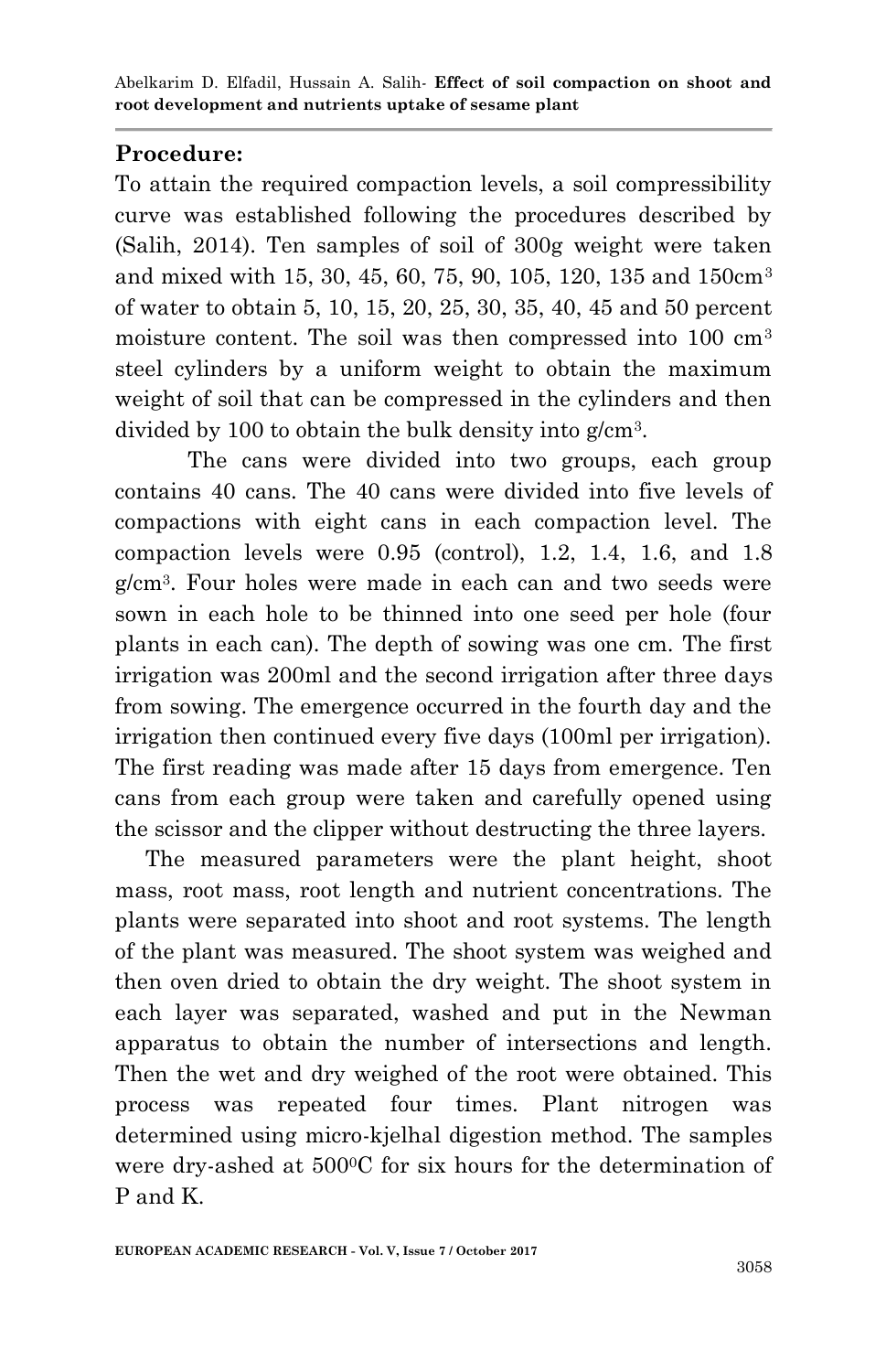# **3. RESULTS AND DISCUSSION**

### **Soil compressibility:**

The effect of moisture content on soil compaction data were shown in Table (1). And the soil compressibility curve was obtained and shown in Fig.(1). From the figure it can be shown that the maximum soil compaction level can be obtained at the moisture content of 30%. After that soil is difficult to be compressed. From the curve, the soil moisture content to give soil compaction levels of 1.2, 1.4, 1.6 and 1.8  $g/cm^3$  was determined.

| Sample         | Volume of water | Moisture content | Bulk density |
|----------------|-----------------|------------------|--------------|
| No             | $\rm (cm^3)$    | (%)              | $(g/cm^3)$   |
|                | 15              | 5                | 1.17         |
| $\overline{2}$ | 30              | 10               | 1.26         |
| 3              | 45              | 15               | 1.40         |
| $\overline{4}$ | 60              | 20               | 1.59         |
| 5              | 75              | 25               | 1.78         |
| 6              | 90              | 30               | 1.86         |
| 7              | 105             | 35               | 1.76         |
| 8              | 120             | 40               | 1.70         |
| 9              | 135             | 45               | 1.65         |
| 10             | 150             | 50               | 1.62         |

**Table (1): Effect of moisture content on soil compressibility.**



**Fig. (1): Effect of moisture content on soil compressibility**

#### **Plant height:**

The average plant height was found to be increasing as the compaction level is increased and reached its maximum (20.81cm) in the compaction level of 1.40g/cm<sup>3</sup> . At the compaction level 0.95g/cm<sup>3</sup> the seed-soil contact is week so the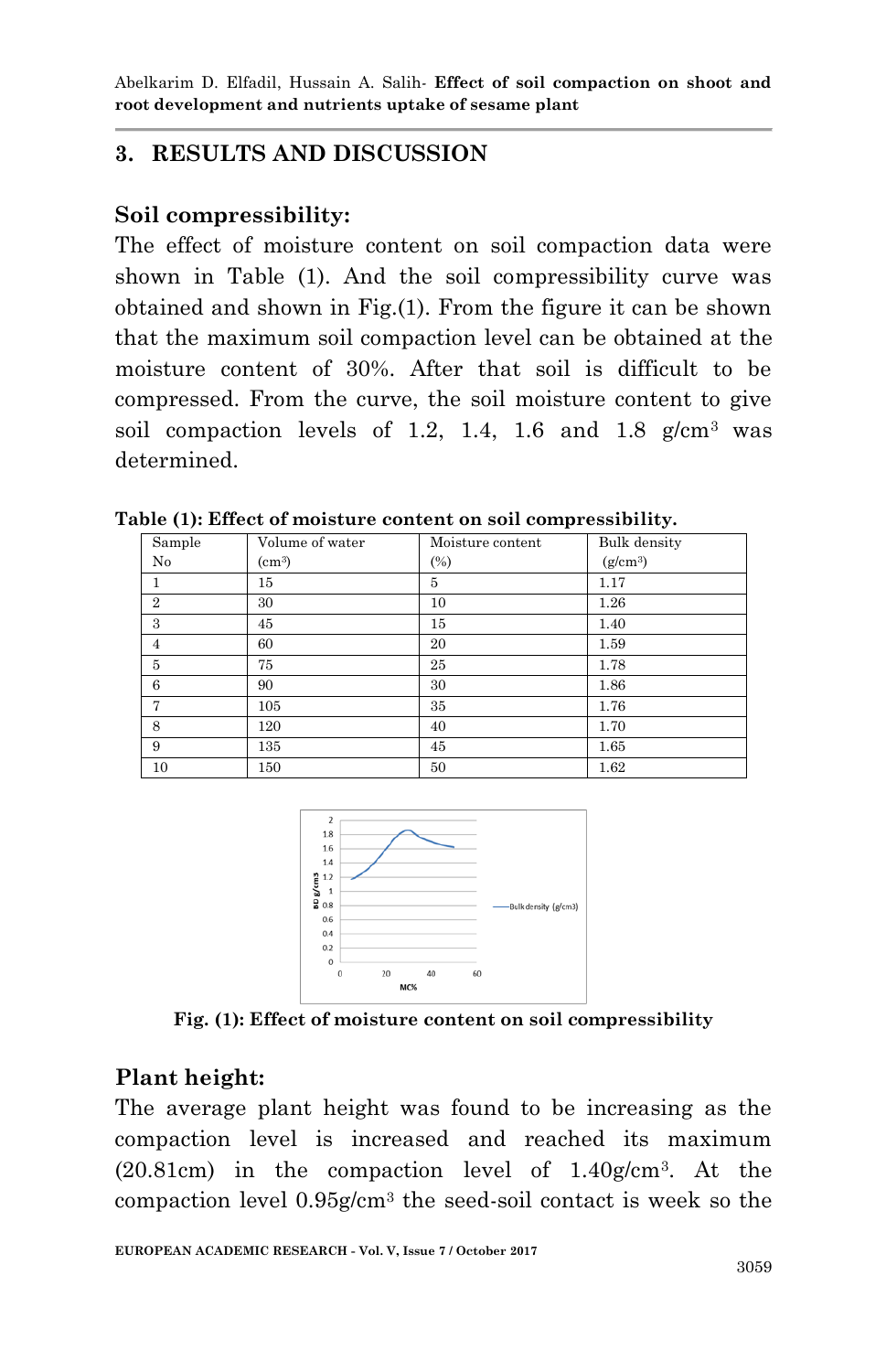plant did not absorb enough moisture and nutrients from the soil. This effect was reduced when the compaction level is increased to 1.20g/cm<sup>3</sup> . The reduction of plant height under the compaction level 1.60  $g/cm^3$  and 1.80  $g/cm^3$  may be attributed to inability of roots to penetrate in the deep layers to absorb moisture and nutrients, Table. 2 and Fig.2.

| Compaction | level | Plant height | Shoot mass | length<br>Root    | Root mass | Root:shoot |
|------------|-------|--------------|------------|-------------------|-----------|------------|
| $(g/cm^3)$ |       | (cm)         | (g)        | (c <sub>m</sub> ) | (g)       | ratio      |
| 0.95       |       | 18.10        | 0.41       | 2.40              | 0.08      | 0.20       |
| 1.20       |       | 19.60        | 0.76       | 3.00              | 0.12      | 0.16       |
| 1.40       |       | 20.81        | 0.86       | 4.00              | 0.23      | 0.27       |
| 1.60       |       | 19.90        | 0.61       | 3.36              | 0.09      | 0.15       |
| 1.80       |       | 17.58        | 0.48       | 3.07              | 0.08      | 0.17       |

**Table (2): Effect of soil compaction on plant growth parameters:**



**Fig.2: effect of compaction on plant height**

#### **Shoot development:**

According to Table 2 and Fig 3, the maximum shoot mass appeared under the compaction level of 1.4 g/cm<sup>3</sup> . Again this may be attributed to the inability of the root system to penetrate deep to absorb moisture and nutrients under higher bulk density and the lack of good seed-soil contact under lower bulk density.



**Fig.3: Effect of soil compaction on shoot mass**

**EUROPEAN ACADEMIC RESEARCH - Vol. V, Issue 7 / October 2017**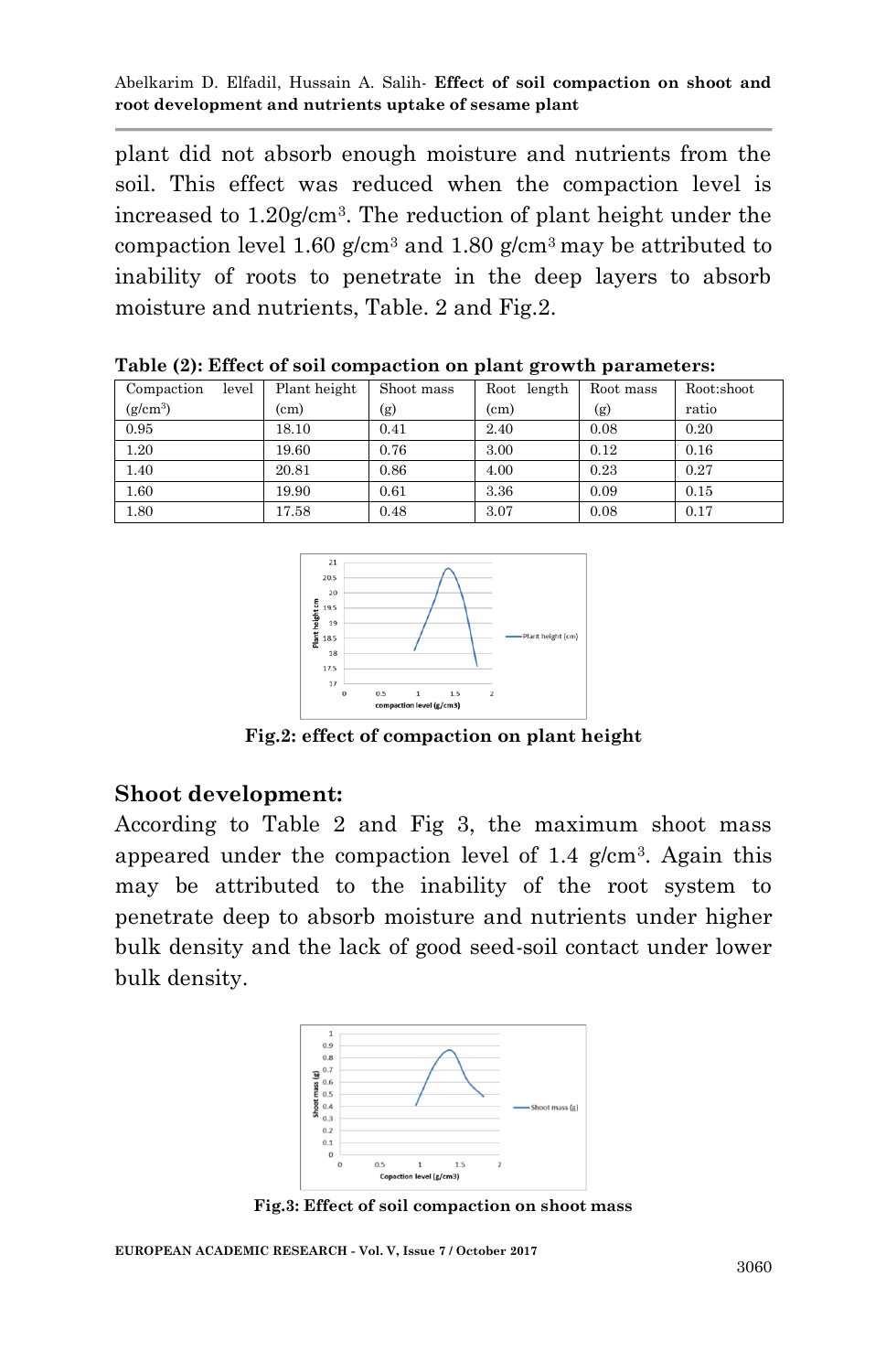# **Root length:**

The results of soil compaction on root length were shown in Table 2 and Fig.4. It may be seen from the results that the maximum root length (4.00cm) was found under the compaction level 1.4g/cm<sup>3</sup> the length began to decrease with the increase in compaction level.



**Fig.4: Effect of soil compaction on root length**

#### **Root development:**

The root mass is shown in Table (2) and Fig.5. The minimum root mass (0.08g) was found under the two extremes of the compaction levels, while the maximum (0.23g) was appeared under the compaction level of 1.40g/cm<sup>3</sup> .



**Fig.5: Effect of soil compaction on root mass**

### **Root-to-shoot ratio:**

the ratio between the shoot and root mass reached its maximum under the compaction level of 1.40g/cm<sup>3</sup>, Table 2 and Fig.6.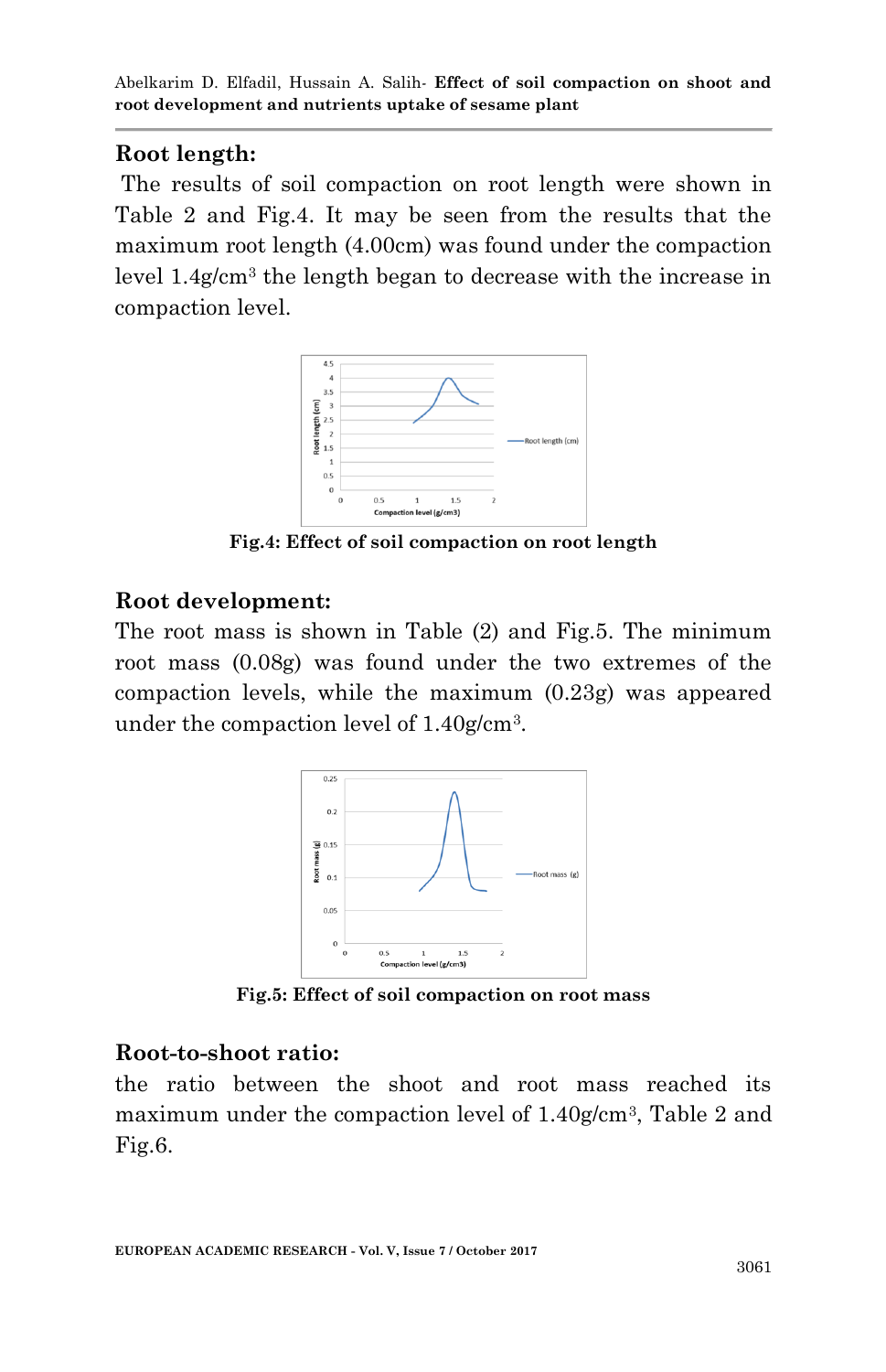# **Nutrients uptake:**

Increasing the compaction level decreased the nutrient uptake. The lowest values in the control and 1.2 levels indicate that some compaction is needed to give a good seed-soil contact so as to be able to absorb moisture and nutrients.

| Compaction level $(g/cm3)$ | N    |       | n    |
|----------------------------|------|-------|------|
| 0.93                       | 2.10 | 0.141 | 0.29 |
| 1.20                       | 2.52 | 0.135 | 0.27 |
| 1.40                       | 2.80 | 0.139 | 0.24 |
| 1.60                       | 2.38 | 0.140 | 0.23 |
| 1.80                       | 2.66 | 0.138 | 0.24 |

| Table (3): Effect of soil compaction on nutrient concentration. |  |
|-----------------------------------------------------------------|--|
|-----------------------------------------------------------------|--|

# **CONCLUSION:**

From the above it can be concluded that soil compaction significantly affect plant growth, some soil compaction is needed for good seed-soil contact, but excessive compaction will impede root penetration. This is in line with Memon et. al. (2007).

# **REFERENCES**

- 1. Beulter, A.N. and J.F. Centurion, 2004. Effect of soil compaction on root development and distribution on soybean yield. Pesquisa Agropecuaria Brasileira, 39: 531- 588.
- 2. Chauddhary, A.D., M. Javed, M.A. Rana, A. Sarwar and Q. Zaman. 1992. Comparative performance of direct drilling and conventional tillage practices under rice-wheat rotation system. Pakistan J. of Agric. Sci., 29:5-8.
- 3. Fageria, N.K., Badigar V.C and Clark R.B.2006. Physiology of crop production. The Haworth Press Inc. New York, London, Oxford.Pp23-60.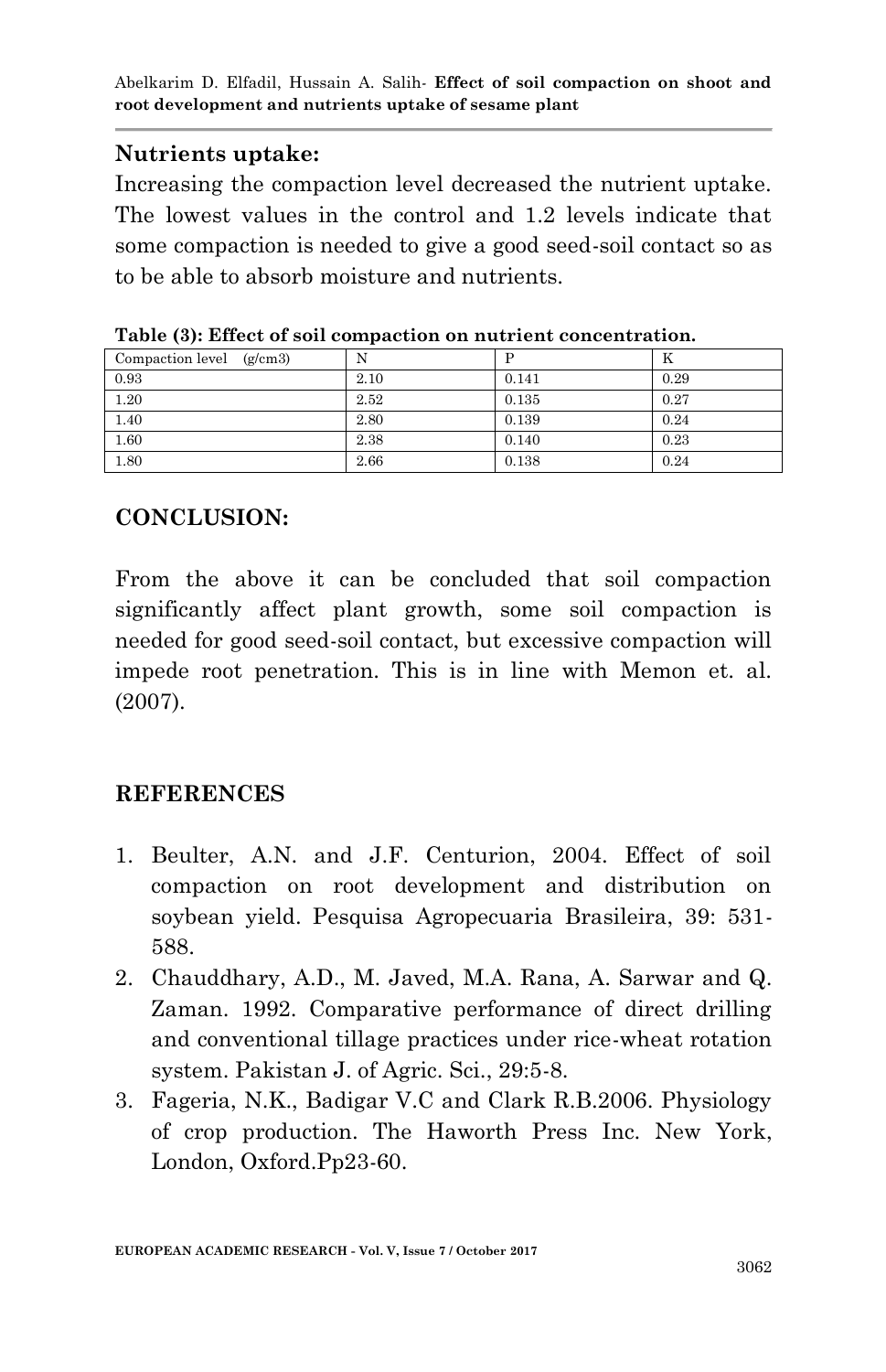- 4. Gaultney, L., G.W. Krutz, G.C. Steinhardt and country. J.B. Liljedahl, 1980. Field **and** laboratory tests to determine the effects of subsoil compaction on corn yield. ASAE, Paper No. 80-1011, ASAE, St. Joseph,ML, USA.
- 5. Gill, W.R. and G.E. Vanden Berg, 1968. Soil dynamics in tillage and traction. Agricultural handbook. Washington DC: USDA-Agric. Res. Service.
- 6. Hemmat, A. and D. Taki.2001. Grain yield of irrigated wheat as affected by stubble tillage management and seeding rates in central Iran. Soil and Tillage Res. 63:57-64.
- 7. Kesharvarzpour, F. and M. Rashidi.2008. Effect of different tillage methods on soil physical properties and crop yield of watermelon (citrullus vulgaris). World Appl. Sci. J.3:359- 364.
- 8. Lijima M.K., Yanauchi A and Pradles J.R.1991. Effects of soil compaction on the development of rice and maize root system. Environ. Exp. Bot. 30.333-342.
- 9. Mahmoud M.M.1993. Sesame in the world and Sudan. Paper presented in the mechanical harvesting of sesame seminar, Gedarif state, Sudan, 1993.
- 10. Memon, S.Q., Mirza, B. B and Mari, G.R.2007.Tillage practices and effect of sowing methods on growth and yield of maize crop. Agricultura Tropica et Subtropica vol. 40 (3) 2007. Pp89-199
- 11. Poorter H, Niklas KJ, Reich PB, Oleksyn J, Poot P. (2012) Biomass allocation to leaves, stems and roots: metaanalyses of interspecific variation and environmental control. New Phytol 193: 30–50.
- 12. Raghavan G.S.V., E. Mokyes and M. Chasse, 1990. Effect of wheel slip on soil compaction. J. Agri. engg. Res., 22(2): 79- 83.
- 13. Salih, A. A. 2004. Personal contact. Soil Physics specialist, Agricultural Research Corporation, Ministry of Agriculture, Sudan.